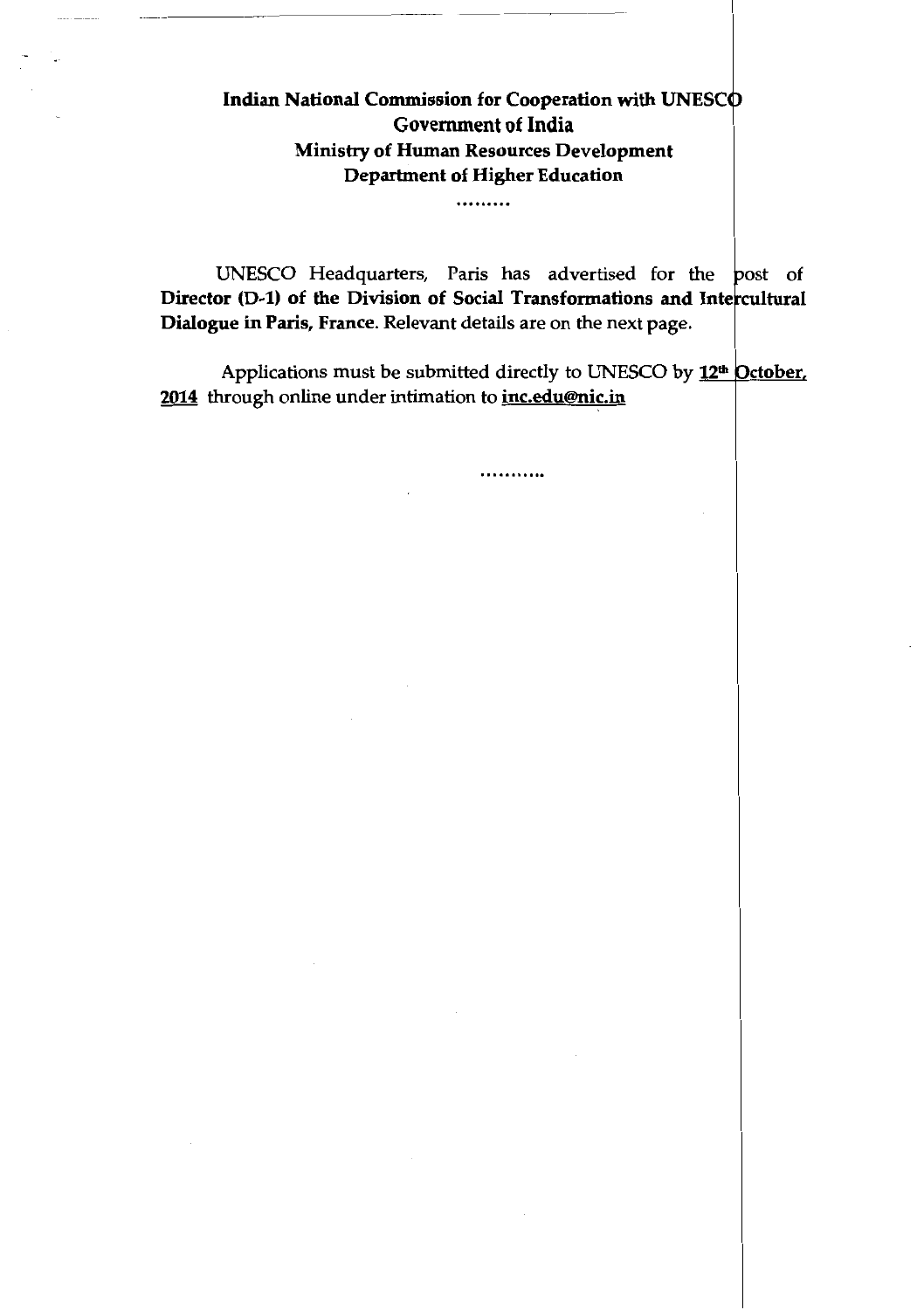ر ما سد  $\sim$  rev.

P-C1 93760<br>Dy No 272 FORT INC Copy for information 27168

1<sub>,</sub>2 Any<sub>1 2014</sub>

#### Ref.. CL/4062

**Cultural Orga** 

Subject: Director (D-1) Division of Social Transformations and Intercultural Dialogue Paris, France **SHS 142** 

#### Sir/Madam,

I wish to inform you that I have decided to advertise the post of Director of the Division of Social Transformations and Intercultural Dialogue in Paris (France).

I enclose herewith information on the duties with which the selected candidate will be entrusted, as well as on the required qualifications, experience and competencies.

As you know<del>, the Secretariat accords great importance to</del> geographical distribution and gender, especially at the senior level. I should be grateful, therefore, if you would assist me in achieving a more balanced geographical distribution, as well as an equitable representation of women, by encouraging appropriate and qualified candidates to apply.

Candidates who wish to be considered for this post shall apply online, via the dedicated UNESCO website, Careers, as soon as possible and well before the closing date, and ensure that applications are well received in the system. Candidates will receive an automatic acknowledgement of receipt by email confirming the registration of their applications.

It is important to note that all applications must be correctly submitted by 12 October 2014 at the latest. Should you have any queries, please send an email to staffingteam@unesco.org.

Exceptionally, candidates without access to the internet shall submit their application, quoting the post number: "SHS 142", to the following address below:

> Director Bureau of Human Resources Management (HRM) **UNESCO** 7 place de Fontenoy 75352 Paris 07-SP France

Only applications received at this address within the stipulated deadline can be considered to ensure equitable treatment to all applications received.

Each candidate's application should contain a detailed curriculum vitae and the names of persons from whom professional references may be obtained. The curriculum vitae may be submitted in English or French, preferably on the official UNESCO curriculum vitae form, and should include the following information:

75352 Paris 07 SP, Franc Têl.: +33 (0)1 45 68 10 00 Fax: +33 (0)1 45 68 16 90

A. 18/14

To Ministers responsible for relations with UNESCO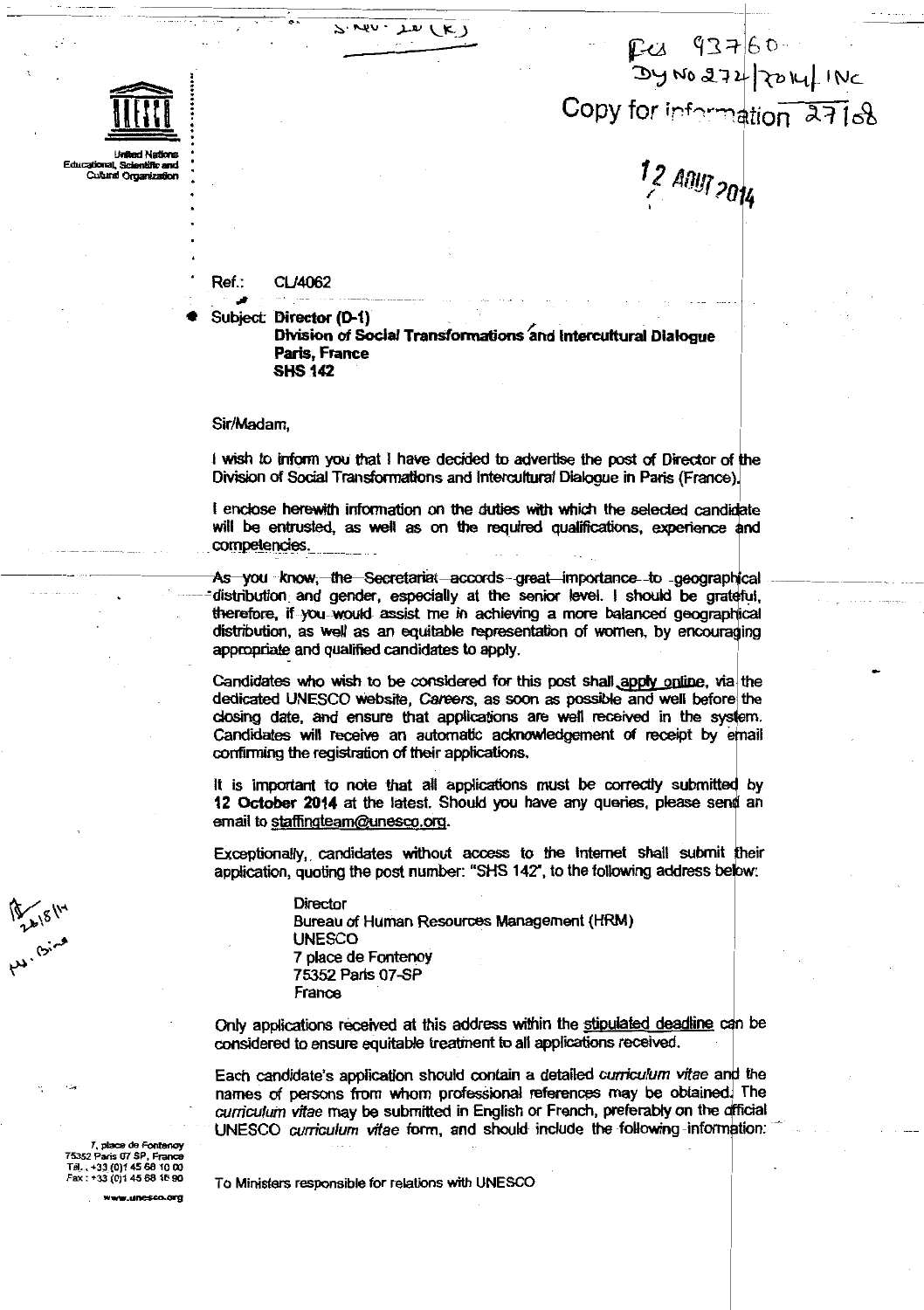CL/4062 page 3



Cultural Organiz

#### Title: DIRECTOR, DIVISION OF SOCIAL TRANSFORMATIONS & INTERCULTURAL DIALOGUE

| Domain:                                          | Social Transformations                                |
|--------------------------------------------------|-------------------------------------------------------|
| Post Number:                                     | SHS-142                                               |
| Grade:                                           | $D-1$                                                 |
| Organizational Unit:                             | Social and Human Sciences Sector                      |
| <b>Primary Location:</b>                         | Paris, France                                         |
|                                                  | Recruitment open to: Internal and external candidates |
| Type of contract: Fixed-Term                     |                                                       |
| Annual salary:                                   | US \$168,212                                          |
| Deadline (midnight, Paris time): 12 October 2014 |                                                       |

rangel.<br>Kultura **EXPLANATIVE OF THE BUALTIONS OF THE POST ASSOCIATE** 

The Division of Social Transformations and Intercultural Dialogue of the Social and Human Sciences Sector of UNESCO supports Member States in developing innovative inclusive policies to accompany and anticipate social transformations and to foster intercultural dialogue, providing also the Secretariat to the Intergovernmental Management of Social Transformations (MOST) Programme. It strengthens links between scientific research and policy-making; builds human and institutional capacities for the implementation of public policies; and develops UNESCO's leadership role as a laboratory of ideas and a forum for foresight. It is responsible for the lead role entrusted to UNESCO by UN General Assembly Resolution 67/104 for the International Decade for the Rapprochement of Cultures (2013-2022).

Under the overall authority of the Director-General and the direct supervision of the Assistant Director-General of Social and Human Sciences Sector, the incumbent will be responsible for providing intellectual leadership, strategic vision and operational guidance to the Division in line with UNESCO's Medium-Term Strategy and the post-2015 development agenda. The incumbent will:

- · lead the Division's programmes to strengthen UNESCO's leadership in promoting a culture of peace and dialogue in a context of rapid social transformations and multiples crises and will mobilize for it, future-oriented research, knowledge and policy-making, provide strategic direction to strengthen the links between future-oriented social science and humanities research and policy-making, and to design and implement focused initiatives, in UNESCO's fields of competence, that support the emergence of more inclusive societies in a context of cultural diversity;
- provide strategic guidance to the Division in its role to consolidate UNESCO's function as a global laboratory of ideas, foresight and anticipation, to map out current and future needs and to design innovative proposals for the development of inclusive public policies, bridging research, policy and practice.

The incumbent will also be responsible for the overall management of human and financial resources, planning and coordination of programmes and plans of action for the Division, including the mobilization of extrabudgetary resources and the establishment of partnerships with civil society, cities, local governments and private partners.

#### **EDUCATION**

• An advanced university degree, preferably at the Doctorate level or equivalent, in social sciences or a related field.

PECPRISE PERMIT RAT

### **WORK EXPERIENCE**

- At least 15 years of progressive professional experience with the requirements of international cooperation, preferably within the United Nations system context.
- · Extensive experience in leading social transformations, intercultural dialogue and foresight issues, preferably in an international organization, and substantive knowledge of the work of principal agencies and organizations active in these fields.
- Specialization and/or substantive experience on social science research-policy nexus, notably in developing countries, and an established record of publications in the field of social transformations, intercultural dialogue and/or foresight would be an asset.

UNESCO is committed to promoting geographical distribution and gander equality within its Secretarial. Therefore, women candidates are strongly encouraged to soply, as well as nationals from non- and under-represented Member States. Persons with disabilities equally are encouraged to apply. Worldwide mobility is required as staff members must be ready to serve in other duty stations in accordance with UNESCO's geographical mobility

policy.

INFSCO DOES NOT CHARGE A FEE AT ANY STAGE OF THE RECRITTMENT PROCESS.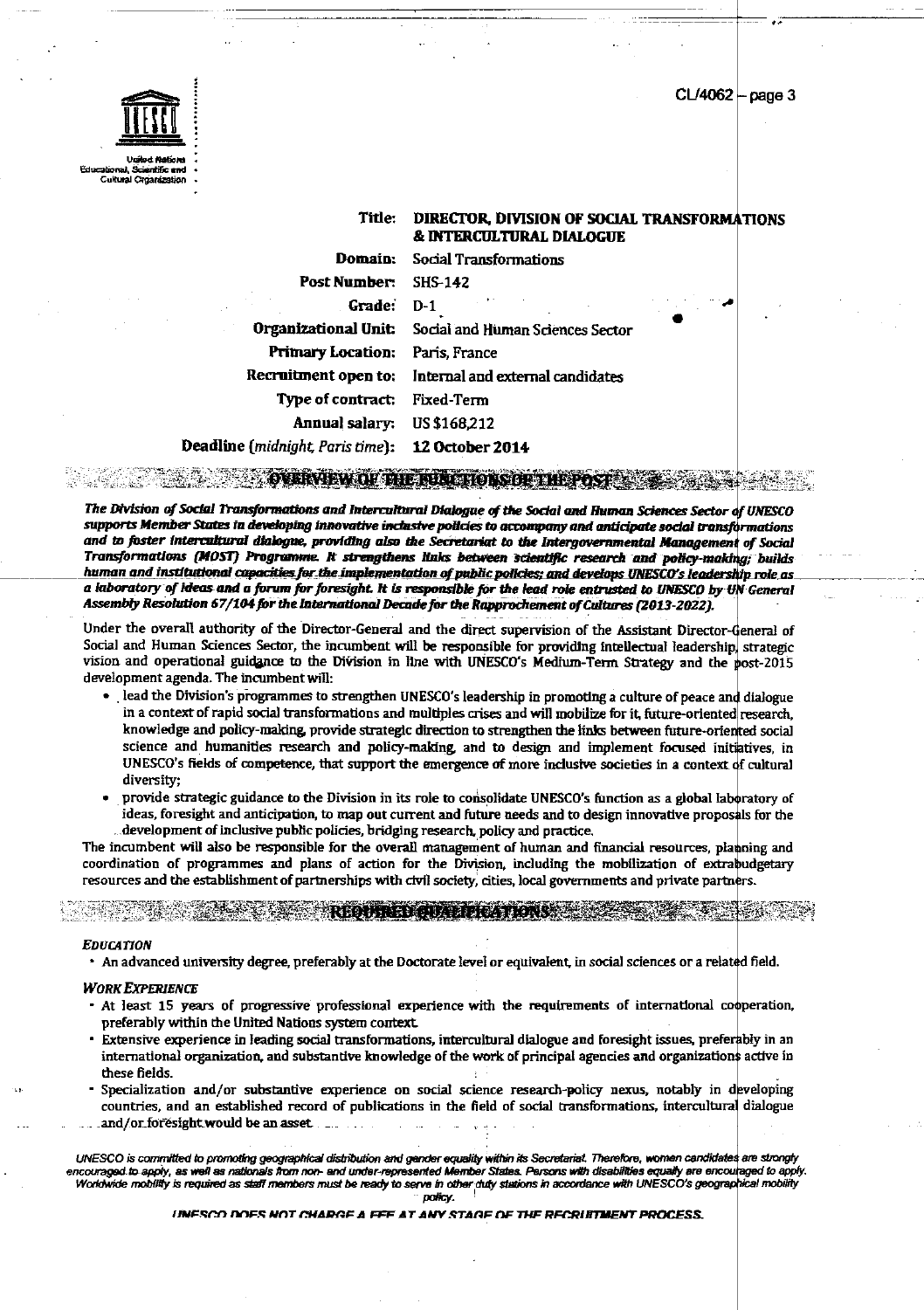### CU4062- page 4

..

• Experience in conducting complex negotiations diplomatically and tactfully. Experience in resource mbbilisation and development of partnerships.

#### *SKJUSjCOMPETENCIES*

- Commitment to the Organization's mandate, vision, strategic direction and priorities.
- Leadership capacity and managerial skills, a broad general culture and sound analytical capacities, high sense of objectivity and professional integrity, diplomacy, tact and political astuteness.
- Ability to exercise intellectual authority, as well as to provide and manage advisory services and functions.
- Ability to direct change processes at the management level. and familiarity with the administration of ani institution accountable to governing bodies.
- Demonstrated strategic planning and management abilities, including capacity to administer extensive programmes • and financial resources, as well as exercise appropriate supervision and control.
- Ability to define clear strategy and manage an ambitious programme.
- Organizational skills, including in establishing plans and priorities, as well as in implementing them effettively, and in devising implementation plans.
- Ability to interact with a wide range of high-level partners, and demonstrated partnership develobment and fundraising experience.
- Demonstrated interpersonal skills, ability to motivate teams in a multicultural environment. as welJ as ensure training and deVelopment of staff.
- Ability to communicate effectively and persuasively, both orally and in writing, with strong representational abilities.
- Basic computer skills.

#### *LANGUAGES*

Excellent knowledge and drafting skills in one of the working languages (English or French) of the O~ganization. A good knowledge of the second one is strongly desirable. Language training will be mandatory in order to acquire the required level of the second working language in a reasonable timeframe.

-~~~;:tfl:~;:(~:!·~~~-htW.:~i?;:!i~~f~~~lBi~IW~~;{~~,~~t~~~1:~~~g~i:~-.~gtJ{~!x:r~~7.-

**EXAMPLE OUALIFICATIONS AND ALL PROPERTY OF A STATE** 

#### *FDUCATION*

- A PhD degree or equivalent degree preferably in social sciences or a related field would be an asset.
- Other degrees or short- to medium-term training in disciplines relevant to the post would be an advantage.

#### **WORK EXPERIENCE**

• A proven record of senior management and professional experience at the international or intergdvernmental levels.

#### *SKILLS/COMPETENCIES*

- Sound judgment and decision-making skills.
- Strong global professional network.
- Ability to identify key strategic issues, objectives, opportunities and risks.
- Professional experience gained in multicultural working environments would be an asset
- Ability to interact with a wide range of high-level partners of different nationalities and cultural backgrounds and demonstrated-partnership development.

#### *LANGUAGES*

• Knowledge of other United Nations languages (Arabic, Chinese, Russian and Spanish).

## $_{\rm{3.14\%}~\rm{N}}$  ,  $_{\rm{3.14\%}~\rm{N}}$  ,  $_{\rm{3.14\%}~\rm{N}}$  ,  $_{\rm{4.14\%}~\rm{N}}$  ,  $_{\rm{5.14\%}~\rm{N}}$

UNESCO's salaries are calculated in US dollars. They consist of a basic salary and a post adjustment, whicll reflects the cost of living in a particular duty station, as well as exchange rates.

Other benefits include: 30 days annual leave, family allowance, home travel, education grant for dependent children, pension plan and medical insurance. More details can be found on the ICSC Website. Please note that UNESCO is a non-smoking Organization.

### A WRITTEN EXAMINATION MAY BE USED IN THE EVALUATION OF CANDIDATES.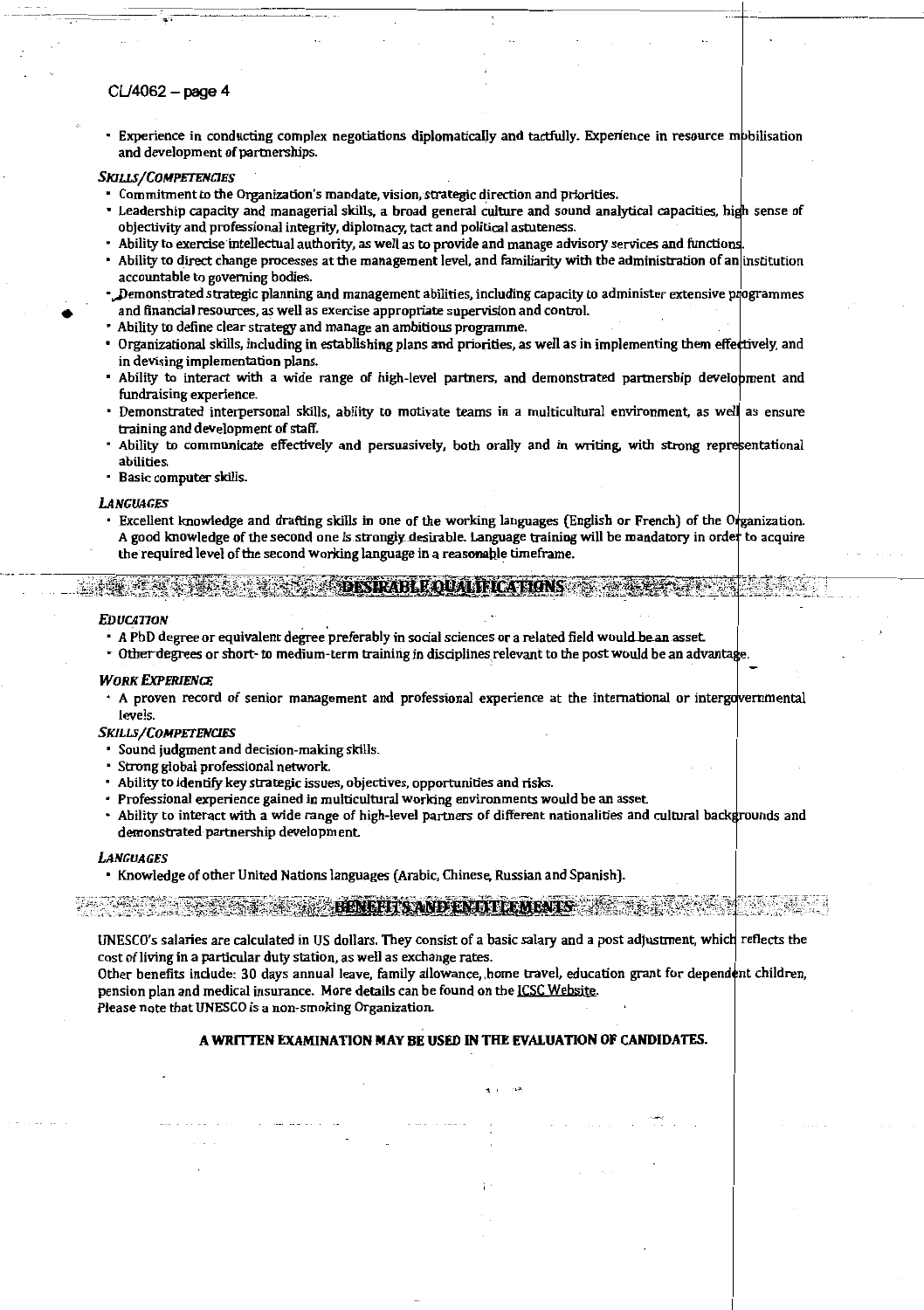$CL/4062 + page 5$ 

 $\overline{a}$  i

**Nil** 

## **Representation of Member States in posts subject to geographical distribution as at 1 May 2014**

**Representation** 

**Representation above range** 

**Representation within range**  Algeria **Afghanistan** Andorra Belgium Albania Antigua and Barbuda Bulgaria **Argentina Annenia Annenia** Cameroon Australia Bahamas • Canada Austria Belarus Brunei Darussalam Denmark Bangladesh Belize Cabo Verde Ethiopia Benin Bhutan Central African France Botswana Bolivia {Piurinational Republic Greece Burkina Faso State of) El Salvador Ireland Burundi Bosnia and Equatorial Guinea Italy Cambodia Herzegovina Guatemala Lebanon Chile Brazil Guyana Morocco Colombia Chad Haiti Nepal Congo China Iceland Niger Costa Rica Comoros Kiribati Romania Côte d'Ivoire Cook Islands Kuwait Senegal Croatia · -- •• , Djibouti Lesotho · South Africa \_ Cuba \_ \_ \_ \_ Dominica \_ \_ liberia . Spain \_\_\_\_\_\_\_\_\_\_\_\_\_\_\_\_Cyprus \_\_\_\_\_\_\_\_\_\_\_\_\_\_\_\_Dominican Republic \_\_\_\_\_Luxembourg Tunisia Czech Republic Eritrea Malta Democratic People's Estonia Marshall Islands Republic of Korea. Fiji Micronesia Democratic Republic of Gabon (Federated States the Congo Grenada of) Ecuador Guinea Monaco Egypt Guinea-Bissau Montenegro Finland Hungary Nauru Gambia Indonesia Niue Georgia **Iran (Islamic Republic Palau** Germany of) of Paraguay Ghana **Iraq** Iraq Saint Vincent and the Honduras **Kazakhstan** Grenadines India Keriya Samoa Israel Kyrgyzstan Singapore Jamaica Ubya Slovenia Japan Maldives Solomon Islands Jordan Myanmar South Sudan Lao People's Democratic Namibia Suriname Republic New Zealand Tajikistan Latvia Nicaragua Timor-Leste Uthuania Oman Tonga Madagascar Palestine Malawi Panama United Arab Emirates Malaysia Papua New Guinea United Republic of Mali Pdrtugal Tanzania Mauritania Qatar Vanuatu Mauritius **Mauritius Russian Federation** Mexico Rwanda Mongolia San Marino Mozambique Sao Tome and Netherlands Principe Nigeria Saudi Arabia

**below range** 

Angola Azerbaijan Bahrain Barbados